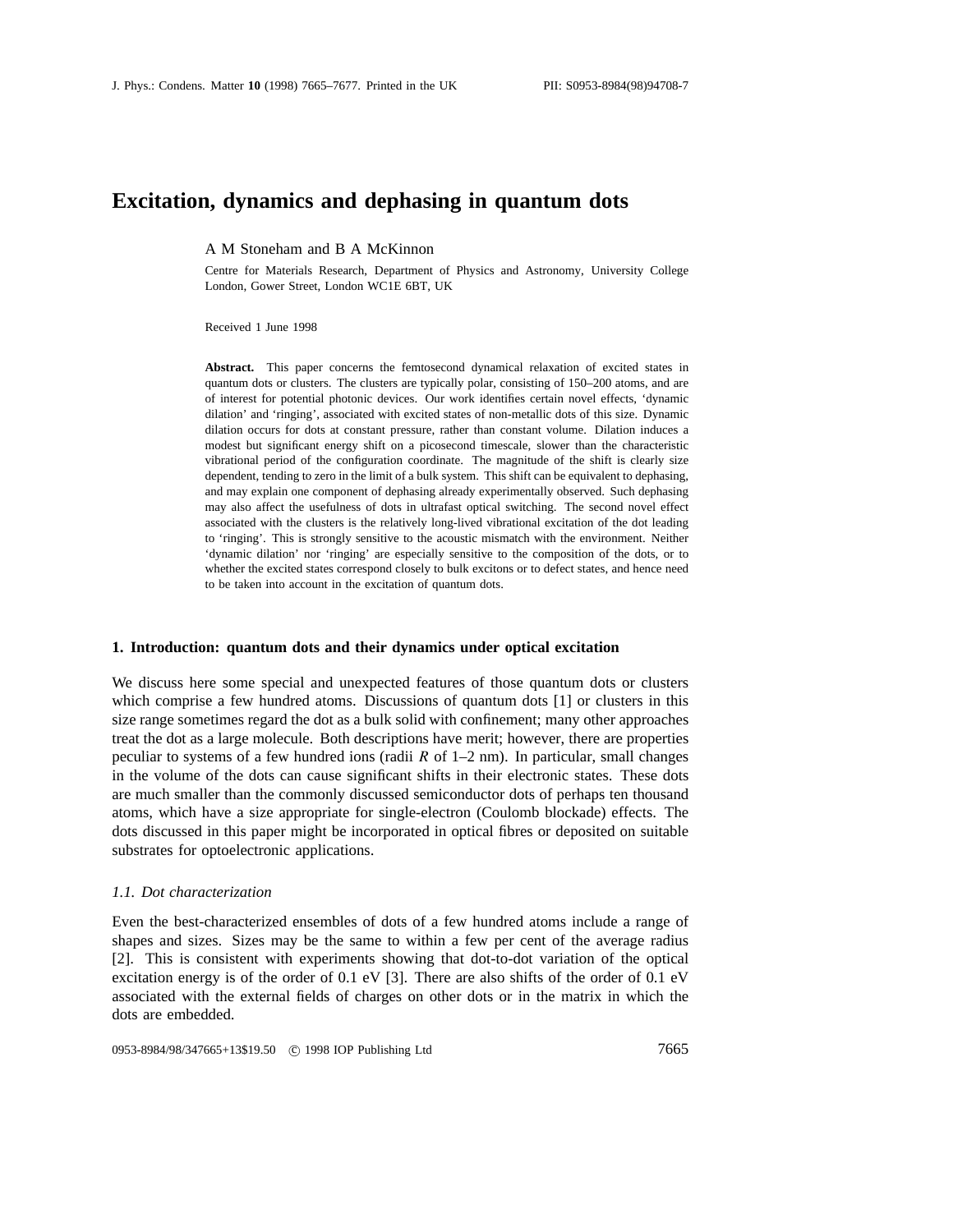The dot shape will be very important for some phenomena. Both electric fields and strains will vary from one atomic site to another, depending on the precise structure and positions of the ions. In an ionic dot, the mere removal of a single ion can give a large change in internal electric fields: a proton charge at 1.4 nm (comparable with dot radii) gives a field of  $10^7$  V cm<sup>-1</sup> if the dielectric constant is 10. Such electric fields will tend to separate electrons and holes, reducing luminescence efficiency. Clearly, charged defects, including surface and edge defects, will lead to diverse behaviour from one dot to another: average quantities and idealized geometries omit important features.

Nevertheless, other features are generic, and less sensitive to the details of the dot. There is a change in lattice parameter associated with the surface tension or stress of the dot [4]. There will be relatively large volume fluctuations in thermal equilibrium. For a dot of 200 atoms, the root mean square dilatational strain can be perhaps 0.5–1%, using equation 111.7 of [5]. Our main concern in this paper is to identify and analyse further such generic properties associated with the dynamical behaviour of dots following optical excitation. We shall identify new aspects of behaviour, 'dynamic dilation' and 'ringing', which are missing in standard descriptions. In addition, we shall show that dynamic dilation could affect the use of dots in optical components, not because the effect is especially large, but because of its timescale.

# *1.2. Timescales*

Our interest is in the dynamic behaviour of dots, especially the motion of the ions after optical excitation. The timescales of interest here are those associated with the lattice vibrations of the dot. The first concerns how rapidly the excess vibrational energy induced by an optical transition will redistribute, either to other modes of the dot or its surroundings. The second timescale comes from the slower response arising from the timescale of the volume change of the dot upon excitation. We shall show that the dot size is in a range where this slower response may be important in applications. In effect, there is a shift in frequency of the zero-phonon line, varying from dot to dot. This spectral shift can appear as dephasing, i.e. spectral diffusion will result in dephasing.

# *1.3. Dynamics of optical excitation*

When analysing the dynamical behaviour of dots, there is a crucial distinction to be made between the normal modes of a harmonic system and reaction coordinates, such as the configuration coordinate of standard optical transition studies. The normal modes are dynamically independent; their relationship to individual ionic displacements includes the boundary conditions, like the free surface: there can be no question of 'scattering' of these modes by the surface. In typical dots these modes are obviously not plane waves, nor do they have a continuous spectrum. It is these modes which are used in constructing vibronic states of the dot. The configuration coordinate is rarely a normal mode (except, perhaps, for small molecules) but is a combination of modes which is optimized to give the best single coordinate for some purpose, usually to represent the electron–lattice coupling for some state or some transition [6]. This has several consequences. One is that a configuration coordinate will usually consist of a mixture of modes of different frequencies. After some rapid event, these components will get out of step, and this is one class of dephasing. Another consequence is that, if the dot shape relaxes after excitation (so as to relieve surface shear stresses) the precise mix of modes in a configuration coordinate will change.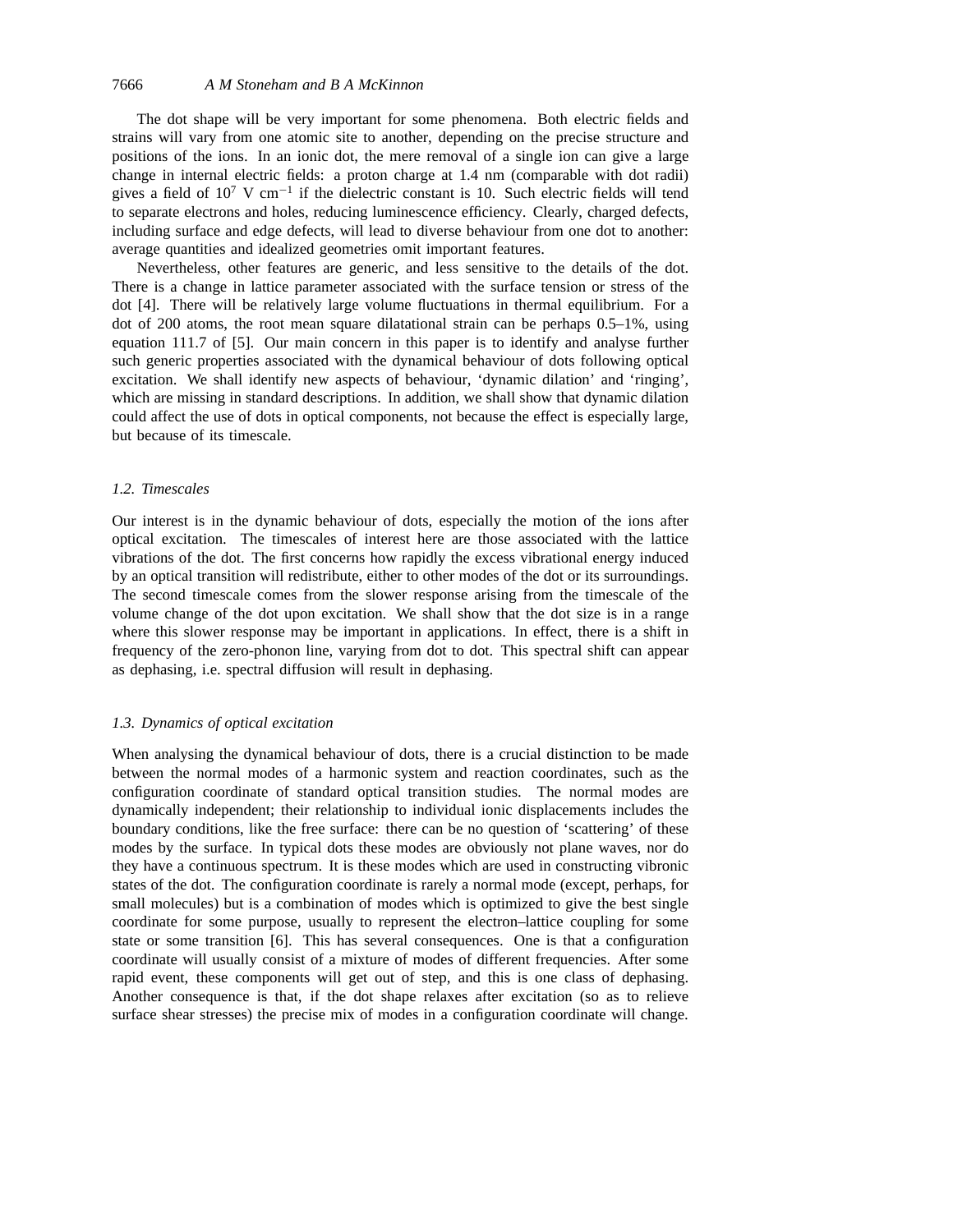# **2. Dephasing: characteristic times and energies**

Dephasing is important as it might limit ultrafast coherent control of the formation or destruction of excited states. Clearly, inelastic scattering between different vibronic states of the dot causes decoherence. As Leggett observed, 'the part of the system– environment interaction which tends to destroy quantum coherence is just the part which causes dissipation in the classical motion' [7]. It is plausible that elastic scattering, which redistributes energy over degenerate vibrational modes, will also lead to loss of coherence. However, certain other proposed mechanisms should have no effect. In particular, 'scatter of phonons from the dot surface' [8] cannot be a mechanism for dephasing. As noted above, the phonons describe the excitation of normal modes, the dynamically independent combinations of ionic displacements, which already include the surface.

Experimentally, three-pulse photon echo experiments yield dephasing times in CdSe dots from 85 fs in a 21.2 Å dot up to 270 fs in a 40.5 Å sample [8]. Similarly, in InP a dephasing time of 280 fs was observed for a 29  $\AA$  sample [9]. The resulting dephasing times or, more strictly, the homogeneous linewidths, obtained by Mittleman *et al* [8] for an ensemble of CdSe nanocrystals are summarized in their figure 11. Their discussion distinguishes several contributions, the most important of which, at 15 K, is the so-called elastic part ( $\alpha$ 1/*R*) where *R* is the dot radius. This is described as scatter of phonons from the surface. We do not believe that this is the right description: this scatter should have no effect on the homogeneous width. Our analysis offers another explanation, namely dynamic dilatation, which also predicts a 1*/R* dependence of the dephasing.

Another group of important experiments is the work of Empedocles *et al* [3] which describes two main classes of experiment, the most important being single-dot luminescence, as opposed to fluorescence line narrowing. The samples that they used were single-domain wurtzite CdSe dots (slightly prolate along the *c*-axis; diameters of 3.9, 4.5, 5.0 nm) and dots coated with ZnS. This coating seems to have solely beneficial effects, although the large lattice mismatch of about 10% raises questions. Some of the results of Empedocles *et al* are unique to studies of individual dots, such as the observation that dots can flicker on and off. The evidence suggests that dots are being photoionized. There can be optically induced charge transfer between dot and matrix, as well as within the dot. Probably there is charge transfer within the matrix as well. This electrostatic part (shift due to random charges outside the dot) is quite large, since there is spectral diffusion. Lines can shift to red or blue by perhaps 0.01 eV on the one-minute timescale of the measurements (read from their figure 4; see also their figure 3). The extent of the shift and the linewidth both increase with power. The idea proposed is that there are changing electric fields as charges move in the surrounding matrix. These effects are plausible, but lie outside the range of phenomena that we discuss here. The most important observations of Empedocles in the light of the work presented here is that, again, the linewidth broadenings are of the right order of magnitude to be explained by the effect of volume expansion. It is interesting that the more constrained 'capped' dots have narrower luminescence linewidths. All of the experiments referred to here are carried out at low temperature of less than 15 K, so thermal contributions to volume fluctuations are small.

# **3. Model dots**

Our simulations are of model dots, which retain the critical features of actual dots, but which are simpler, so generic features are easier to identify and interpret. Our aim is to aid interpretation of experiments and to provide a guide for future, more realistic, simulations.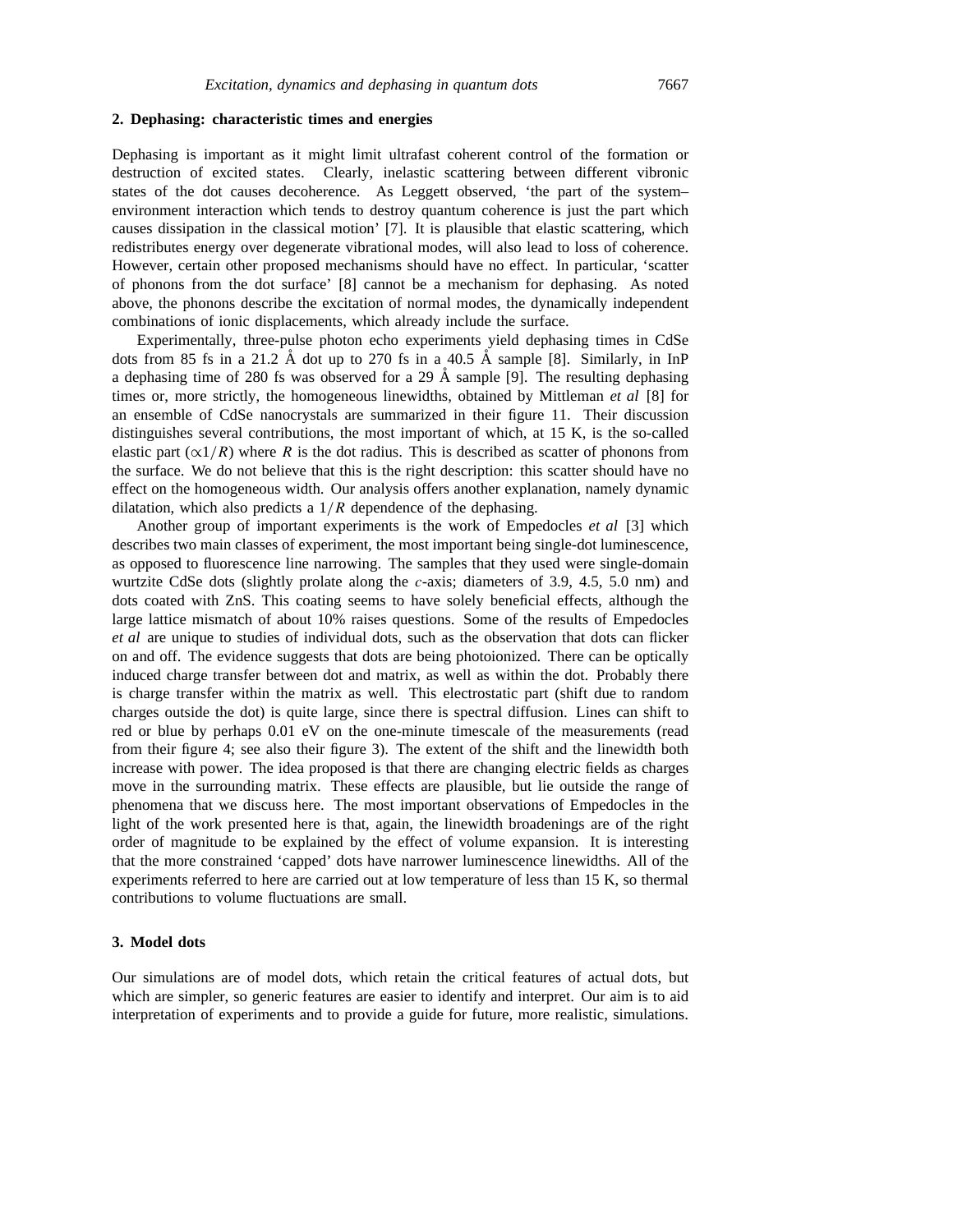The most comprehensive data are for dots of cadmium chalcogenides, such as CdS, sometimes capped by another chalcogenide. The chalcogenides are polar systems, but significant covalency is implied by their fourfold coordination and relatively open structure. Such systems can present problems in molecular dynamics, and artificial instabilities are not easy to avoid. However, none of the phenomena which we discuss actually depend on the ionic/covalent mix, nor on the coordination. We have therefore used NaCl dots of diameters between 14  $\AA$  and 25  $\AA$  as model systems, choosing NaCl largely because there are validated and stable interatomic potentials.

The NaCl dots are realistic in certain important respects:

(i) they include long-range Coulomb forces;

(ii) there is phonon dispersion, which includes the discreteness and confinement of the modes;

(iii) there is a free surface (we can, of course, attach the dot to a substrate, or embed it, when appropriate); and

(iv) we can vary dots by removing atoms or substituting atoms in ways which are simple to model.

The NaCl model is unrealistic in other respects. NaCl is not CdS, and we shall not be able to identify any CdS-specific features, such as surface reconstructions and their dependence on excitation. Even for NaCl, we shall oversimplify some of the consequences of the electron–phonon interaction. In real NaCl, for instance, the exciton self-traps. We constrain our model so that self-trapping does not occur, since self-trapping does not occur in CdS. We also make simple assumptions about the nature of the excited states. These assumptions are entirely conventional and standard. We shall be able to avoid the unrealistic elements in planned developments to use self-consistent molecular dynamics. The calculations presented here use the DL POLY code*†* to carry out molecular dynamics on classical ground- and excited-state potential energy surfaces.

**Table 1.** Born–Huggins–Meyer parameters for NaCl, following [10].

|         | $A$ (eV)                |         | $B(\AA^{-1})$ $C(\text{eV }\AA^{-6})$ $D(\text{eV }\AA^{-8})$ |        |
|---------|-------------------------|---------|---------------------------------------------------------------|--------|
| Na–Na   | $0.9113 \times 10^{10}$ | 13.8122 | 3.10                                                          | 1.60   |
| $Na-C1$ | $0.5862 \times 10^{4}$  | 3.7850  | 21.79                                                         | 20.76  |
| $Cl-Cl$ | $0.3361 \times 10^{4}$  | 2.8058  | 193.92                                                        | 269.12 |

### *3.1. The model for the dot in its ground state*

We have simulated cubic clusters of NaCl, concentrating on dots consisting of  $6 \times 6 \times 6$ ,  $8 \times 8 \times 8$  or  $10 \times 10 \times 10$  ions, with approximate diameters 14.0 Å, 19.6 Å and 25.2  $\AA$ . The parameters for the short-range potential were those from the shell model of Sangster and Atwood [10] (see table 1), slightly modified to eliminate the shells, and with an ionic charge of 1.00 rather than 0.97. For our potential, the elastic constants were  $c_{11} = 6.72 \times 10^{10}$  N m<sup>-2</sup> and  $c_{12} = 2.00 \times 10^{10}$  N m<sup>-2</sup>; the dielectric constants were  $\epsilon_0 = 3.58$  and  $\epsilon_{\infty} = 1.00$  calculated using PLUTO [11]. The elastic constants are

<sup>&</sup>lt;sup>†</sup> DL\_POLY is a package of molecular simulation routines written by W Smith and T R Forester, ©The Council for the Central Laboratory of the Research Councils, Daresbury Laboratory at Daresbury, near Warrington, UK (1996).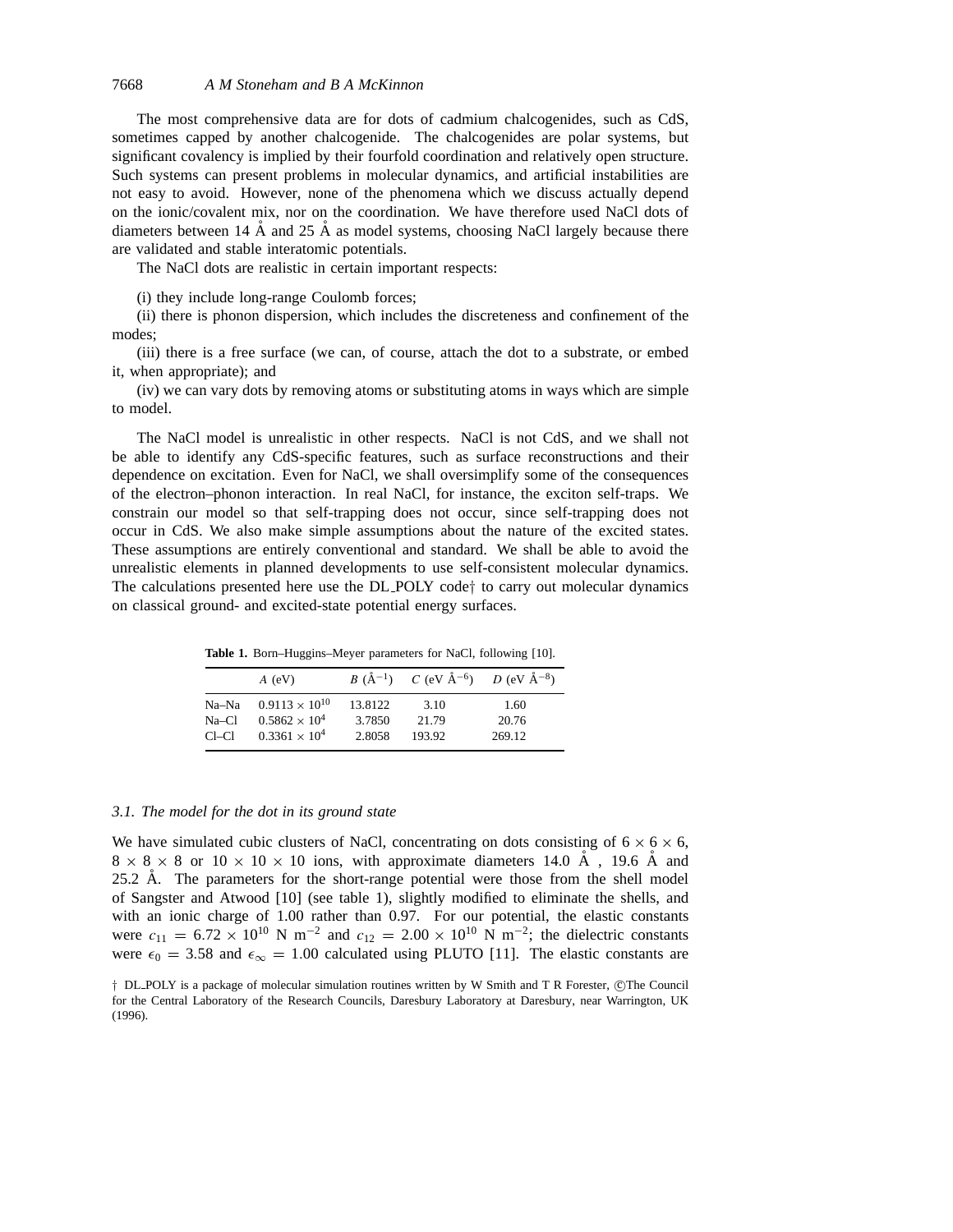slightly larger than the experimental values of  $5.72 \times 10^{10}$  N m<sup>-2</sup> and  $1.1 \times 10^{10}$  N m<sup>-2</sup> respectively, and the dielectric constants are smaller than the experimental values of 5.45 and 2.35 respectively. The velocity of sound in the crystal,  $v = \sqrt{c_{11}/\rho}$ , is 5.52×10<sup>3</sup> m s<sup>-1</sup>.

#### *3.2. Modelling the excitation process*

Again, our simple model includes the essential features of the excited state, but avoids some features which are not generic. For example, at this stage we do not need to know the details of how surface or edge defects polarize excitons within the dot, but we do need to know how exciton creation affects the ionic motions.

We have considered two types of excited state. Both lead to sudden changes in the forces acting on the ions. The first type of excited state, referred to hereafter as *Coulombic*, mimics the NaCl exciton created in absorption [12]. This involves the transfer of one electron from a central Cl ion to its six nearest Na neighbours. The redistribution of charge leads to changes in forces directly on all of the ions, although the closest are most affected. As noted, we do not let the exciton self-trap during the motion. Nor, for simplicity, do we allow the charge to transfer between ions during the ionic motion, although this will be incorporated in planned calculations exploiting molecular dynamics with quantum chemistry. The second type of excited state, referred to hereafter as *non-Coulombic*, mimics the intra-site excitation of an impurity, in which the excited state of the impurity ion has short-range force constants different from those in its ground state. This we did by reducing the exponential decay of the Buckingham potential between a central Cl ion and its nearest neighbours. The direct change in force is only on these ions. The magnitude of the change in force was chosen to be of the same order as the exciton-like excitation. The forces are relatively small since we are interested in the effect of excitation upon the zero-phonon line.

#### **4. Volume changes upon excitation in a continuum model**

The excitation of the cluster results in a change in volume of the system as the cluster relaxes to the equilibrium volume in response to the new electron–ion forces. However, due to the channels for dissipating the excitation energy being limited, the cluster in fact oscillates about an average value, the corresponding static volume change. The static change in volume of a solid due to the introduction of a defect is a much-studied problem [13–15] and can be estimated in terms of the defect forces acting on the ions.

The change in volume in a harmonic system is determined by the Betti reciprocity theorem [16] which asserts that if a set of forces  $f'$  lead to displacements  $x'$  and a set  $f''$  lead to displacements  $x''$ , then  $f'' \cdot x' = f' \cdot x''$ , i.e. the work done is independent of the order of the application of the forces. In this case,  $f''$  corresponds to the external hydrostatic pressure. Because  $f''$  is normal to the surface at each point and uniform over the surface,  $f'' \cdot x'$  is proportional to the volume change induced by the defect, or in this case excitation forces. Carrying through this analysis, one arrives at the following expression for the volume change is terms of the virial of the defect forces corresponding to the excitation:

$$
\Delta V = \sum_{i,j} \sum_{k} \sum_{l} s_{ijkk} F_i(R_l) R_{jl} \tag{1}
$$

where the forces  $F(R_l)$  correspond to the force due to the defect on the ions in their unrelaxed positions. From this expression it can be seen that for a localized defect which does not exert significant forces upon the cluster surface,  $\Delta V$  should be independent of the cluster size.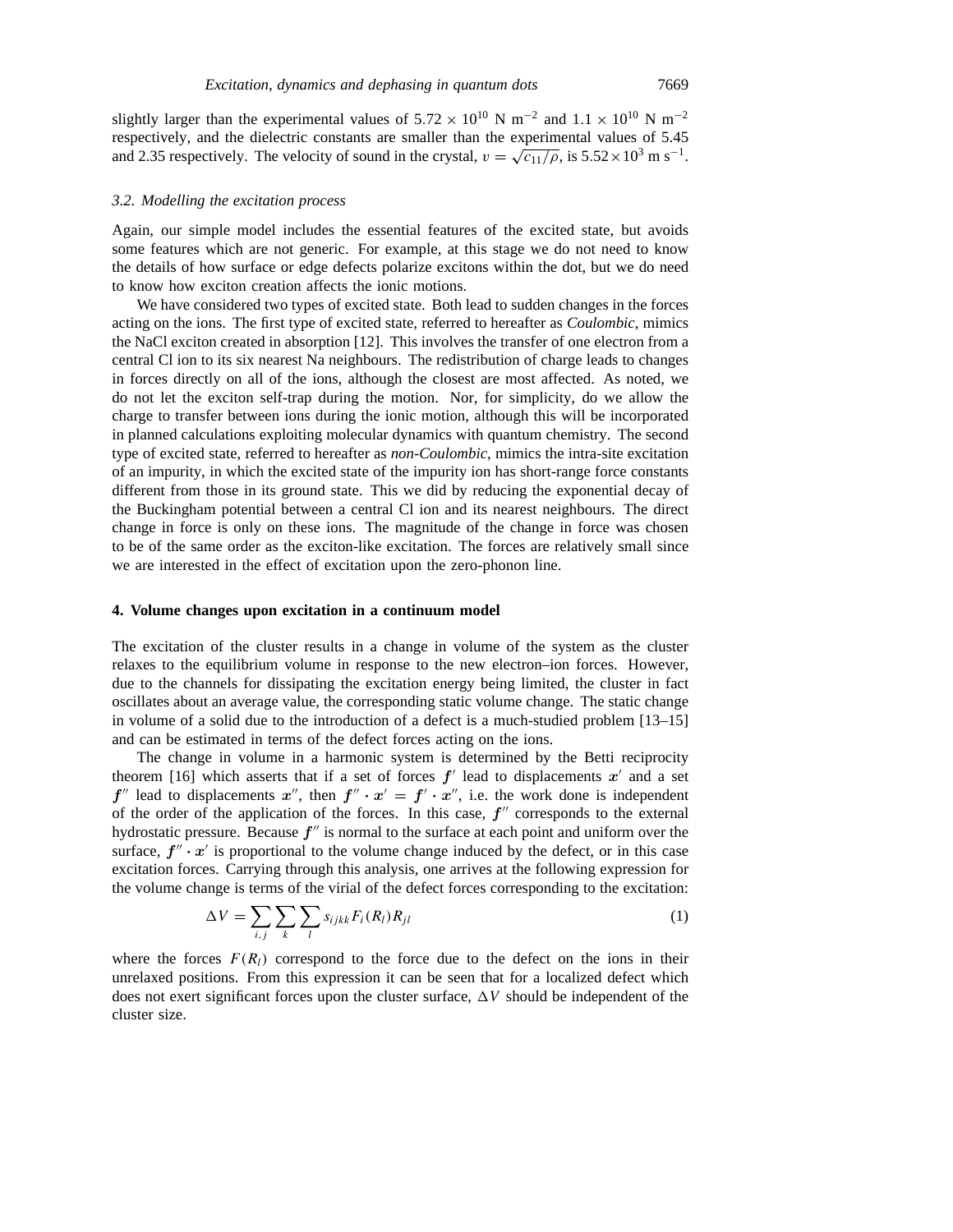In our case the excitation corresponds to the effective introduction of a defect into the relaxed cluster and the corresponding volume change,  $\Delta V$ , can be calculated. The most important feature is the lack of dependence of  $\Delta V$  on cluster size. Thus, for dots, just as for crystals, we expect a volume change on excitation of order one atomic volume, this being typical of observed values. This has an important corollary: if the volume change  $\Delta V$  is independent of the total volume, then the strain  $\Delta V/V$  varies inversely with the dot volume *V*. For a  $\Delta V$  of one atomic volume, a dot of 200 ions would have a  $\Delta V/V$  of perhaps 0.005, i.e., 0*.*5%. This can be significant. This hydrostatic strain is significantly less important for the larger quantum dots considered for single-electron devices; for them (with typically 10 000 atoms),  $\Delta V/V$  would be only 0.01%.

There is a second corollary from the relatively large strain associated with excitation. Deformation potentials give the shifts under stress of energy gaps, exciton energies, or band energies, with typical values of a few eV. Assume that, for a dot, there is a deformation potential of 5 eV, in the middle of the ranges known. The energy change from a hydrostatic strain of 0.5% (a band-edge shift or an exciton energy shift) will be  $2.5 \times 10^{-2}$  eV. This shift should be compared with the width of the narrowest peaks seen for individual dots ( $10^{-4}$  eV [3]), the typical spacings between the (discrete) vibrational mode energies  $(10^{-4} \text{ eV})$ , with the homogeneous linewidths seen in three-pulse–echo experiments  $(10^{-2} \text{ eV})$ [8]) and with typical laser linewidths. There is thus an energy shift associated with the dilation, and this is comparable with or larger than other key energies.

To summarize, the volume change to relieve surface shear leads to a small but significant shift in transition energy. This shift is largest for very small dots, since it is the strain that matters, not the volume change. This is a shift of the zero-phonon line (and distinct from the usual optical shifts, such as the Stokes shift). For typical deformation potentials and volume changes, the shift would be few meV. Since  $\Delta V$  is approximately fixed,  $\Delta V/V$ will vary inversely as V, and one expects the shift to vary inversely as *R*−3. For bulk solids, the dilatational strain from a single excitation is negligible, and has observable effects only in special situations such as for donors in silicon [17] or when the appropriate radius *R* is the distance between defects.

# **5. Dynamics and dilatation**

The volume change in a finite elastic solid has two parts [18]. One part is a uniform dilation, independent of position in the dot. The other part is linked to the displacements of the nearby atoms which fall off at large distances as  $r/r<sup>3</sup>$ . These short-range displacements dominate the configuration coordinate. However, it is displacements of surface atoms which give a volume change, and it is these which have a slower relaxation. At a free surface, tractions must vanish [19], and the time-dependent dynamics of the tractions is critical.

The energy shift from the volume change on excitation is modest. One might assume that it would be unobservable, since there will also be shifts associated with other mechanisms. Why should the modest shift from the volume change following excitation be important? The answer depends on timescales. The shift is of interest because of its dynamics, which we have studied using molecular dynamics.

For optical transitions, there are several natural timescales. First, there is a fast timescale, typically tens of femtoseconds, the characteristic time being  $\tau_L = 2\pi/\omega$ , the vibration period for the configuration coordinate. Secondly, there is a timescale  $\tau_s$  associated with the optical lifetime. This is of order nanoseconds for allowed optical transitions, but can be as short as picoseconds when induced (stimulated) transitions are used in optical switching. Thirdly, in the case of the cluster there is an intermediate timescale,  $\tau_V$ , associated with the change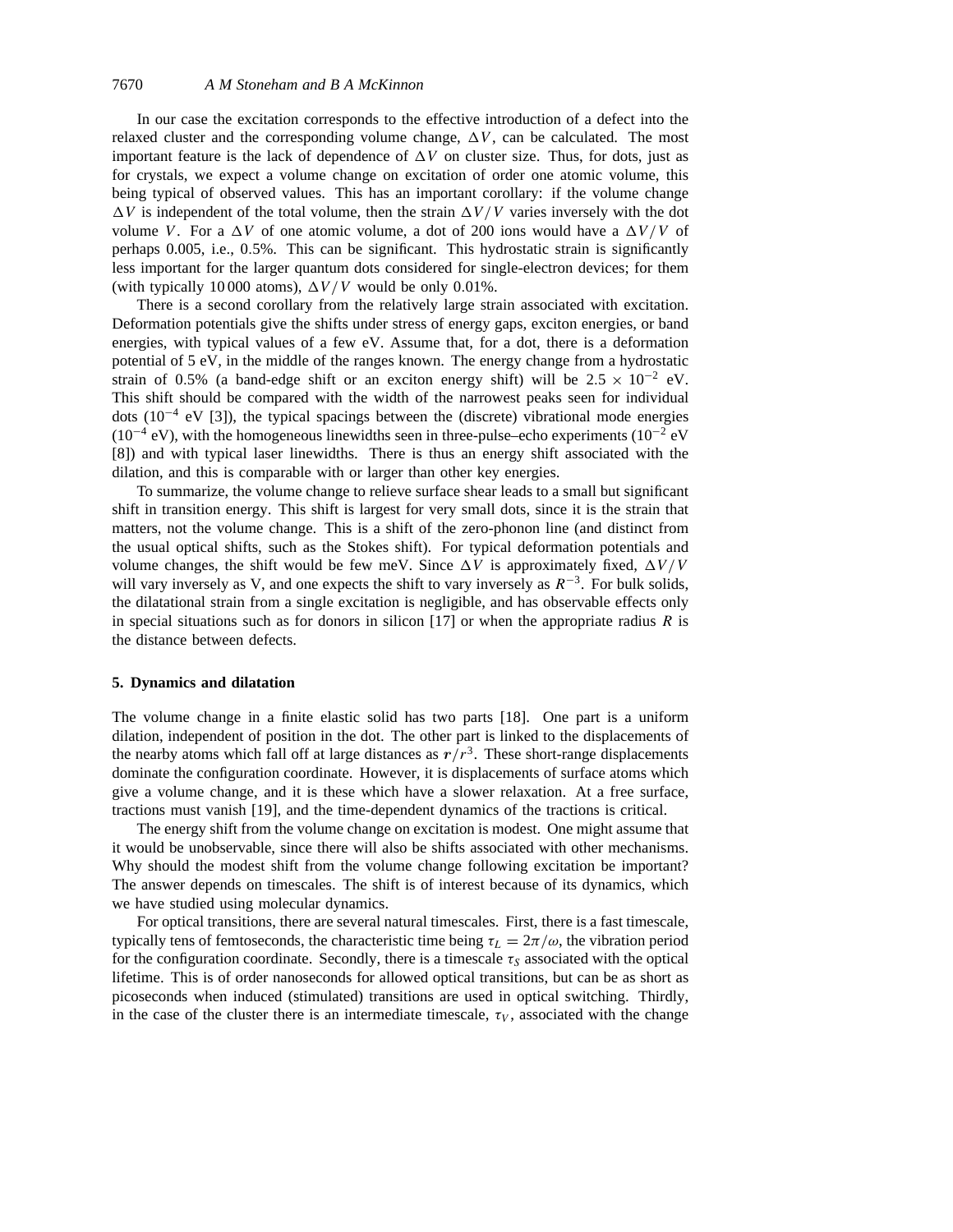in the dot volume (measured by the normal outward motion of the external surface of the dot) as it adjusts to constant-pressure and zero-surface tractions. This characteristic time will be of the order of the dot radius divided by the velocity of sound in the material. The velocity of sound is itself of the order of the interatomic spacing divided by the period of the highest-frequency acoustic modes. Both of these simple descriptions and our computer modelling agree that  $\tau_V$  will be a few hundred femtoseconds for dots of a few hundred atoms. Thus we expect that  $\tau_V \sim \tau_L(R/a)$ . This characteristic time is proportional to the dot radius, *R*. Clearly, for small molecules with  $R \sim a$ ,  $\tau_V$  will be of the same order as molecular vibrations so the standard picture of molecular spectra will hold. For bulk solids the timescale is also irrelevant because the energy shift would be vanishingly small. Only for quantum dots and perhaps large molecules such as photosynthetic molecules [20] will the dynamical shift be important.

The fact that  $\tau_V$  is greater than  $\tau_L$  means that, for the dots that we consider, the zerophonon line in absorption will involve the motion of near neighbours on the timescale *τL*, and the lattice dynamics is essentially that appropriate to constant volume. Slower relaxations with timescale  $\tau_V$  will lead to a slightly delayed shift in the zero-phonon-line energy, as described. Even for a zero-phonon line, there will be changes on this  $\tau_V$ -timescale which shift the emission relative to the corresponding absorption. This shift would be interpreted as dephasing in some photonics applications, in particular in ultrafast switching on a timescale of the optical lifetime of the excited state.



**Figure 1.** The effect of excitation (at  $t = 0$  fs) upon the volume of a 216-ion NaCl cluster: (i) undamped oscillation of the volume ('ringing') about a smaller average upon Coulombic excitation, (ii) undamped oscillation of the volume about a greater average upon non-Coulombic excitation. The period of oscillation corresponds to the breathing mode of the cluster.

The dynamic relaxation can be usefully described in a thought experiment. Suppose that external forces are applied to the outermost atoms of the dot, so that the average positions of these outer atoms do not move following excitation. The zero-phonon line will be precisely that for constant volume. Now, instead, suppose that the external forces relax slowly to zero after excitation, with a time constant  $\tau_V$ . The energy of the lowest vibronic state will fall on this timescale. This is the dynamical shift. When  $\tau_V/\tau_L$  is reasonably large, the fast vibrational motion will be distinct from the slower relaxation. This corresponds to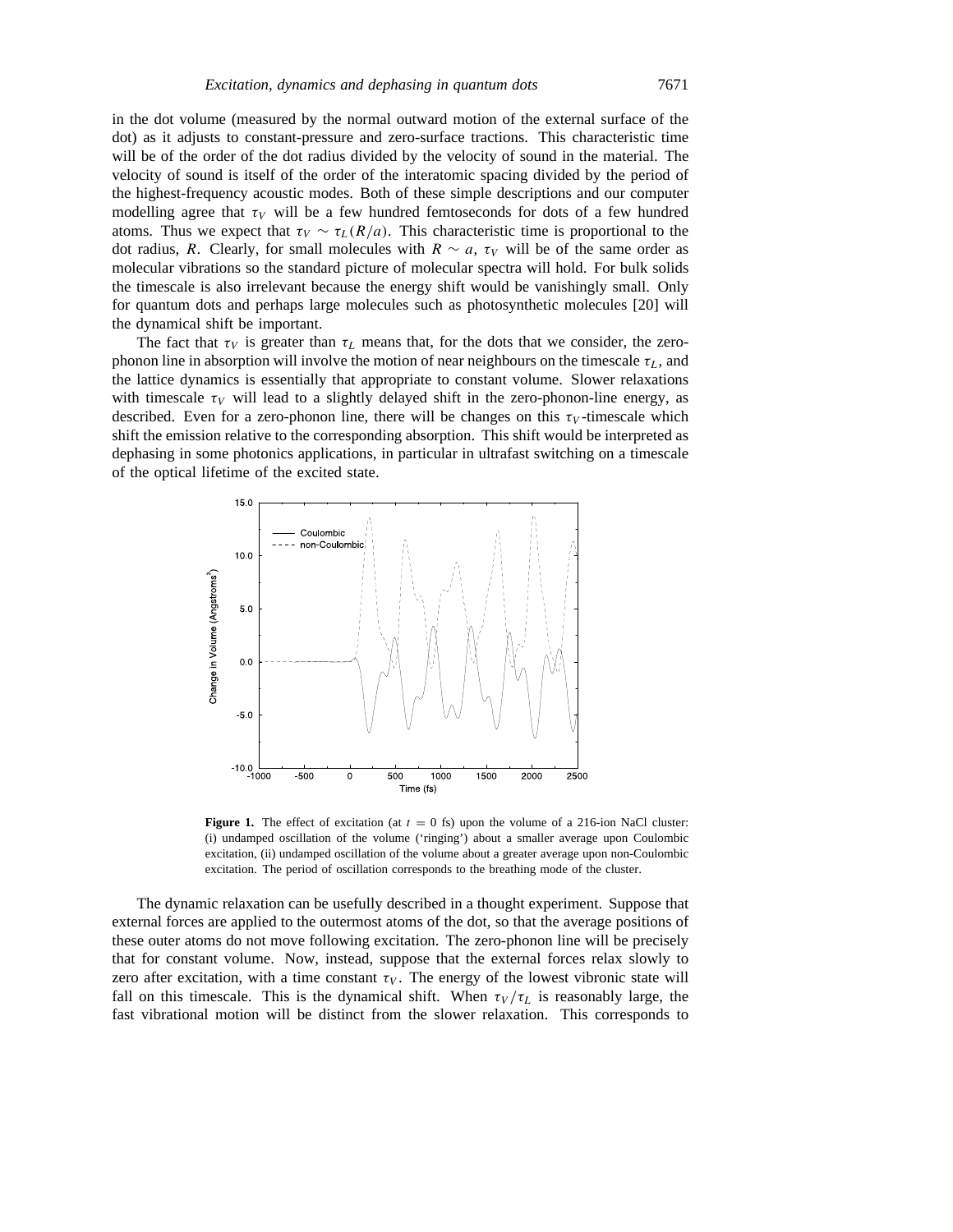the condition just described when the dot dimension is significantly larger than one lattice spacing. In reality, the slower relaxation is not due to imaginary external forces but arises because the vibrations take a finite time to reach the surface [21].

In experiment, the dots rest on a surface, or are embedded in another medium with different elastic properties. There will be an interface-related stresses which will modify *V*, and affect the non-hydrostatic strains. These stresses can also have spectroscopic consequences, but these are less easy to estimate in a simple general way. We have modelled some representative cases. Perhaps the most important consequence of the substrate or embedding medium is in its role in taking up energy from a dot. For example, distributing 5 eV over 200 atoms corresponds to a 300 K rise in temperature.

# **6. Results of molecular dynamics**

Our simulations (see figure 1) show clearly the change in volume of the dot upon excitation and the accompanying excitation of low-frequency acoustic modes. We have estimated the volume change upon excitation as a function of time by calculating the normal displacement of the ions from the average surface for the ground state. In our simulations we also know the effective forces corresponding to the excitation, and so we have compared our dynamical result with the calculation of the static equilibrium volume change using the virial (section 6.1). Although the static change provides a scale for comparison, the neglect of anharmonic terms and defect forces acting directly upon the surface hinders quantitative prediction, as is well known from previous work [14, 15].

Upon excitation, the clusters relax and vibrate about new equilibrium positions. In our simulation the dots are initially at zero temperature. The excitation activates breathing-mode oscillations of the cluster, with a period of between 450 and 600 fs, the period increasing with the diameter of the cluster. There are three important aspects of the dynamic dilation: firstly, the effect on the energy of the electronic state, secondly the time taken for the system to reach the new mean volume and thirdly the relaxation of the dot. We have calculated the deformation potential corresponding to the excitation and hence have obtained the change in energy of the electronic state. The time taken for the system to respond to the excitation is relevant for switching properties of the dot, and we find in agreement with the previous discussion that the time is of the order of the breathing-mode period. We find that the clusters continue to oscillate in the excited state due to the possibilities for dissipation of vibrational energy in an isolated dot being limited.

### *6.1. Static volume change*

Excitation of the dot results in a change in dot volume. The dynamics can be examined both in terms of the overall volume change of the dot, and also from the changes in volume of cubes of increasing size surrounding the ion excited. The change in volume  $\Delta V(t)$  at each time-step was calculated by averaging over the normal displacements of the ions of the appropriate surface. We also obtained the total change in volume from a time average of  $\Delta V(t)$ . We have compared the average change in volume with the change according to the virial—see table 2.

The virial calculation involves the ionic positions and the change in forces on excitation. As discussed, we considered two model excitations. For the Coulombic case (charge transferred from a central  $Cl^-$  to its six nearest Na<sup>+</sup>), we calculated the change in forces due to these changed charges on other ions of the unrelaxed cluster. For the non-Coulombic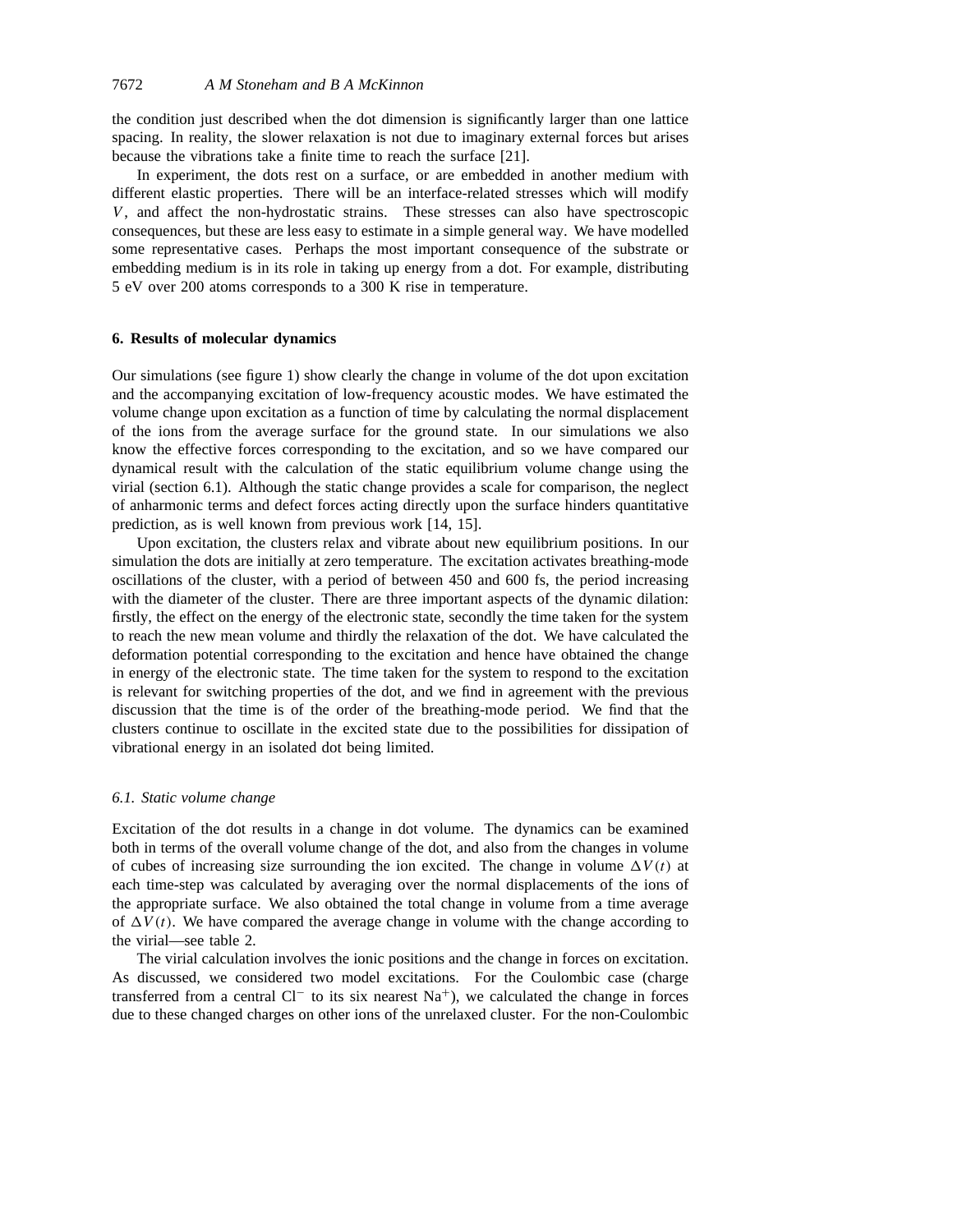| Cluster          | $\Delta V_{meas}$ ( $\rm \AA^3$ ) | $\Delta V_{virial}$ ( $\rm \AA^3$ ) |
|------------------|-----------------------------------|-------------------------------------|
| C <sub>216</sub> | $-2.12$                           | $-6.53$                             |
| C 512            | $-2.28$                           | $-6.40$                             |
| $C$ 1000         | $-2.70$                           | $-6.35$                             |
| NC 216           | 5.26                              | 10.27                               |
| NC 512           | 5.77                              | 10.15                               |
| <b>NC 1000</b>   | 6.70                              | 10.09                               |

**Table 2.** The change in volume of the clusters: virial versus measured.

excitation, the forces arise from the change in short-range potential between the nearestneighbour Na<sup>+</sup> ions and the central Cl<sup>−</sup> ion.

The magnitude of the volume change predicted by the virial is roughly double that observed in the molecular dynamics simulations and indicates the problems recognized in previous work [14, 15]. In particular, as for bulk ionic solids, it is necessary to include correction terms to account for anharmonicity and relaxation effects to obtain agreement between static and dynamic estimates. Nevertheless the change in volume of the cluster is roughly independent of cluster size, as predicted by the virial.

### *6.2. Dynamic dilation*

The dynamical dilation leads to a change in energy for the electronic transition. This is the case even for what would be a normal zero phonon. However, this is a time-dependent shift, since the lattice takes a finite time to reach the new volume. We have measured the deformation potential *D* of the dot by measuring the dependence of the energy gap between excited and ground states as a function of dilation. We obtained for our model system a

**Table 3.** The change in electronic energy due to dilation.

| Cluster           | $\Delta V_{meas}$ ( $\AA^3$ ) | Percentage<br>change | $\Delta E_{\text{gap}}$ (meV) |
|-------------------|-------------------------------|----------------------|-------------------------------|
| C <sub>216</sub>  | $-2.12$                       | 0.08                 | 0.66                          |
| C <sub>512</sub>  | $-2.28$                       | 0.03                 | 0.25                          |
| C <sub>1000</sub> | $-2.70$                       | 0.02                 | 0.16                          |
| NC 216            | 5.26                          | 0.20                 | $-1.6$                        |
| <b>NC 512</b>     | 5.77                          | 0.08                 | $-0.66$                       |
| NC 1000           | 6.70                          | 0.04                 | $-0.25$                       |

**Table 4.** Change in volume of clusters compared with thermal fluctuations.

| Cluster          | $\Delta V_{meas}$ ( $\AA^3$ ) | Percentage<br>change | $\Delta V_{therm}$ at 27 K |
|------------------|-------------------------------|----------------------|----------------------------|
| C <sub>216</sub> | $-2.12$                       | 0.08                 | 0.06                       |
| C <sub>512</sub> | $-2.28$                       | 0.03                 | 0.04                       |
| $C$ 1000         | $-2.70$                       | 0.02                 | 0.03                       |
| NC 216           | 5.26                          | 0.20                 | 0.06                       |
| NC 512           | 5.77                          | 0.08                 | 0.04                       |
| <b>NC 1000</b>   | 6.70                          | 0.04                 | 0.03                       |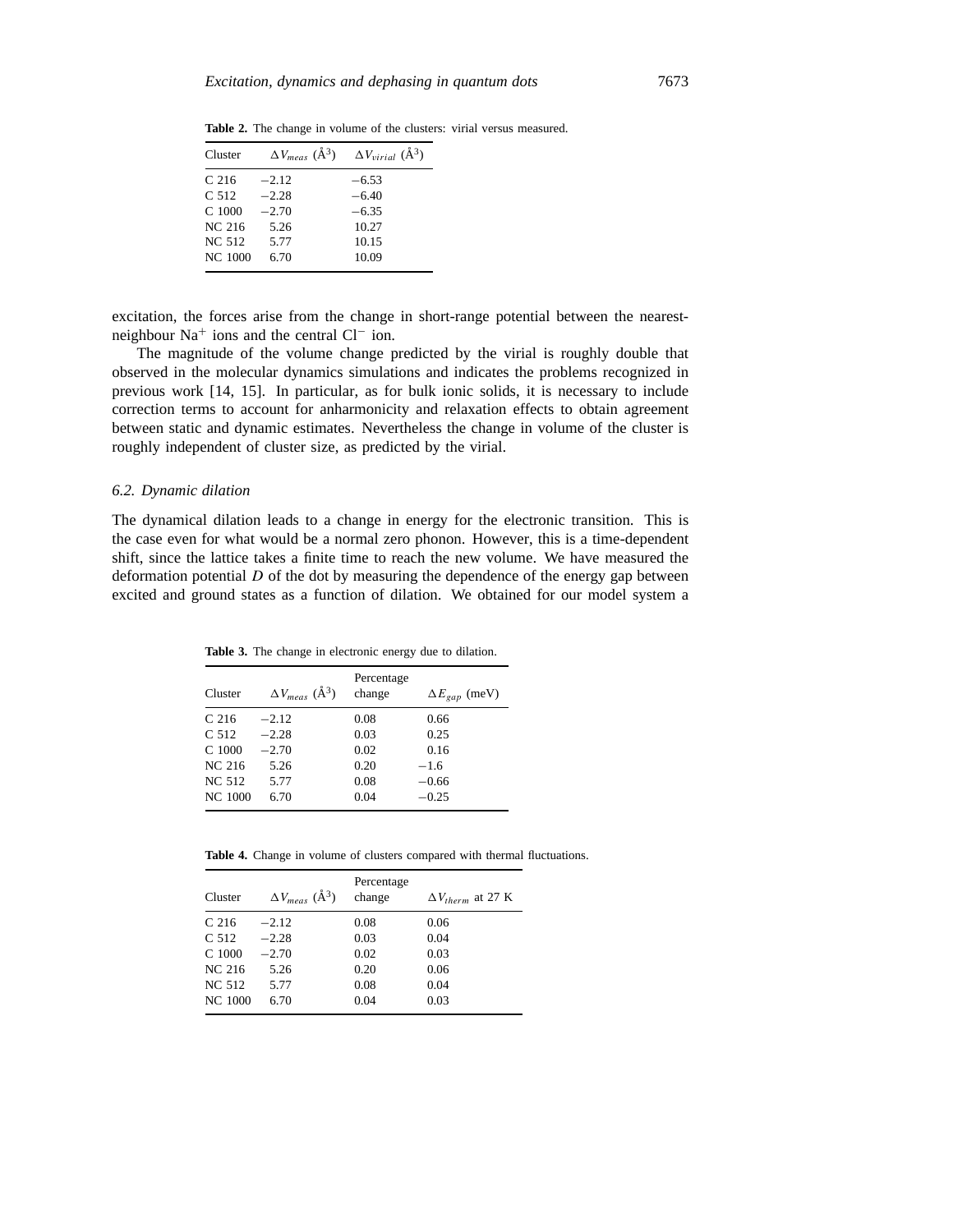value of −3.5 eV for the Coulombic exciton-like excitation, which agrees respectably with the experimentally measured value of  $-2.5$  eV for NaCl [22]. The corresponding shifts in the transition energy (see table 3), namely 0.6 to  $-1.6$  meV for the clusters investigated, are in agreement with the estimates in section 4. For the clusters examined here, this shift is too small to be resolved directly in our molecular dynamics.

Because the dilation is not large, thermal fluctuations of the volume will rapidly broaden the transition as temperature increases. Table 4 contains the expected percentage volume fluctuation [5] for the dots, from which it can be seen that even at low temperatures there will be a significant thermal contribution to the linewidth.



**Figure 2.** The dependence of the delay in volume increase after excitation at  $t = 0$  fs upon cluster size for (a) Coulombic excitation and (b) non-Coulombic excitation. To aid comparison between the 216-, 512- and 1000-ion NaCl clusters, the vertical axis indicates the relative change in volume (the difference between the volume and the average ground-state volume/average excited-state volume).



**Figure 3.** A diagrammatic representation of the effect of dilation upon the effective-reactioncoordinate potential energy surface after excitation, indicating the origin of the shift in the zero-phonon line.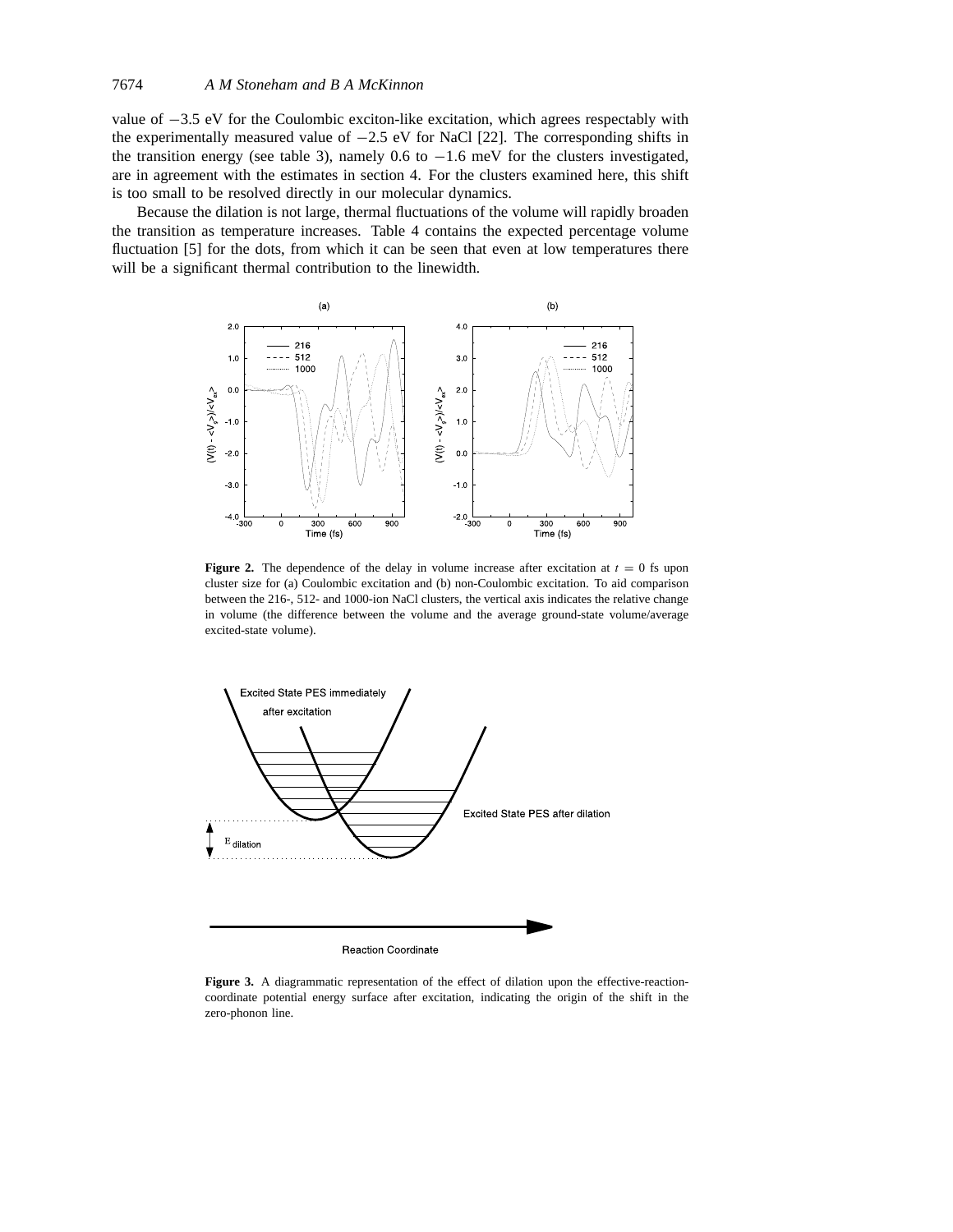The most important feature of the dilation, as expected from the analytical model, is that expansion of the outer surfaces of the dots is not instantaneous. The dots take between 100 fs and 250 fs to expand to their new average volume (see figure 2). As expected, this corresponds to approximately a quarter of the breathing-mode period of 450 to 600 fs*†*. The predicted time dependence of the volume expansion is readily seen: there is a process with characteristic time  $\tau_V \sim R$ . Hence, following absorption of the resonant energy E at time  $t = 0$ , there is a slower relaxation (characteristic time  $\tau_V$ ), leading to a lower resonance energy  $E'$  for the emission process (see figure 3). For processes which involve stimulated absorption and emission in rapid succession, even for transitions between welldefined vibronic states, the dot will behave as if there is a loss of coherence for times  $t > \tau_V$ .



**Figure 4.** The projection of the ionic motion along the reaction coordinate versus time for 216 and 512-ion clusters upon non-Coulombic excitation at  $t = 0$  fs. The reaction coordinate is the direction of the displacement of the ions between the ground state and the relaxed excited state.

We can also monitor the effective reaction coordinate as a function of time. The reaction coordinate is determined as the direction of the displacement of the ions between the average ground-state configuration and the relaxed excited-state configuration. Figure 4 illustrates the projection of the ionic displacements along the reaction coordinate for the non-Coulombic 216- and 512-atom clusters, from which it can be seen that the motion has a number of frequency components, the shortest having a period of order 100 fs which is considerably less than that of the volume oscillations.

### **7. Conclusions**

We have used both analytical and molecular dynamics methods to understand some of the relaxation processes in dots of a few hundred atoms, following excitation. The two approaches agree in key features, and especially as regards the generic features which are likely to hold for the quantum dots of interest in optoelectronics.

*†* The periods are slightly longer for dots of the given sizes than would be expected from a calculation using the velocity of sound given in section 3.1. This is because *v* was obtained for the perfect, unrelaxed cluster.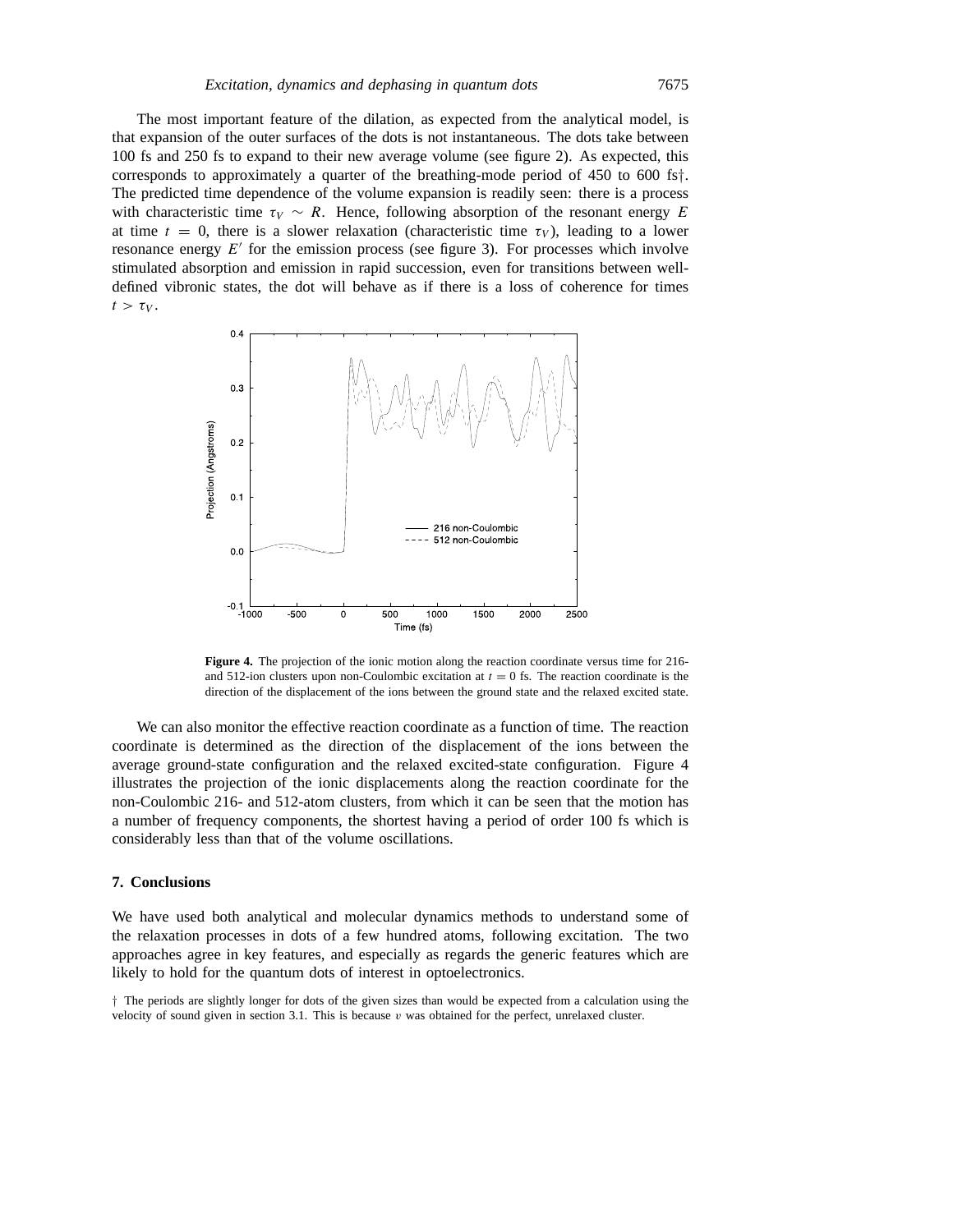Following excitation of a dot of a few hundred atoms, there are both rapid and slower vibronic relaxation processes. The rapid optical absorption process corresponds to the zerophonon line for which the nuclear motions are essentially vibrations at constant volume. These fast processes follow a slower dynamical dilatation adiabatically. This slower process may be complicated, but dilation is probably a major component.

The slower dynamic dilation process will appear to give dephasing in certain types of optical experiment. Is this behaviour seen? Apparently, yes it is. The behaviour, with its observed *R*−1-dependence, appears to match the so-called elastic processes [3, 8] of dephasing. The explanations given in the original papers refer to phonon collisions with surfaces [8]. As noted above, this cannot be right as it stands, since any discussion of optical lineshapes should be based on the normal modes in the initial and final states, and not on the plane waves used as a conceptual tool. The surface is already built into the harmonic normal modes, and they cannot cause scattering between the properly defined normal modes. However, dephasing through the shift from volume relaxation (dynamic dilatation) does have the right *R*-dependence. It also seems to have the right implied picosecond timescale: for dot radii of about ten nearest-neighbour distances, a time of about 1 ps should be typical. This lies between the values 0.1 ps reported by Mittleman *et al* [8] and 10 ps reported by Empedocles *et al* [3].

For very small dots of the sort discussed, the low-frequency normal modes are discrete, and do not form a continuum. The process of establishing thermal equilibrium can be quite slow. Further, the root mean square volume fluctuations for a dot of this size will be quite large. The vibrational energy generated on electronic excitation will lead to 'ringing' in which there are relatively persistent, approximately periodic, volume fluctuations. These fluctuations will be influenced by the 'capping' of clusters (e.g. a layer of ZnS outside the basic CdS dot). The benefits of capping may be dynamical, as well as electronic and we plan to study this further in separate work.

In principle, our ideas could be checked in a molecular beam experiment. To our knowledge, this has not been done.

# **Acknowledgments**

AMS is grateful to Professor S Barnett and Dr M G Burt for valuable discussions. This work was supported in part by British Telecom.

#### **References**

- [1] Woggon U 1997 *Optical Properties of Semiconductor Quantum Dots* (Berlin: Springer)
- [2] Murray C B, Norris D J and Bawendi M G 1993 *J. Am. Chem. Soc.* **115** 8706
- [3] Empedocles S A, Norris D J and Bawendi M G 1996 *Phys. Rev. Lett.* **77** 3873
- [4] Qadri S B, Yang J P, Skelton E F and Ratna B R 1997 *Appl. Phys. Lett.* **70** 1020
- [5] Landau L D and Lifshitz E M 1959 *Statistical Physics* (Oxford: Pergamon)
- [6] Hayes W and Stoneham A M 1985 *Defects and Defect Processes in Non-metallic Solids* (New York: Wiley)
- [7] Leggett A J 1986 *Directions in Condensed Matter Physics* vol 1 (Singapore: World Scientific) pp 187–252
- [8] Mittleman D M, Schoenlein R W, Shiang J J, Colvin V L, Alivisatos A P and Shank C V 1994 *Phys. Rev.* B **49** 14 435
- [9] Banin U, Cerullo G, Guzelian A A, Alivisatos A P and Shank C V 1997 *Phys. Rev.* B **55** 7059
- [10] Sangster M J and Atwood R M 1978 *J. Phys. C: Solid State Phys.* **11** 1541
- [11] Catlow C R A and Norgett M J 1976 Lattice structure and stability of ionic materials *AERE Report* M 2936
- [12] Knox R S 1963 *Theory of Excitons* (New York: Academic)
- [13] Stoneham A M 1975 *Theory of Defects in Solids* (Oxford: Clarendon)
- [14] Gillan M J 1983 *Phil. Mag.* A **48** 903